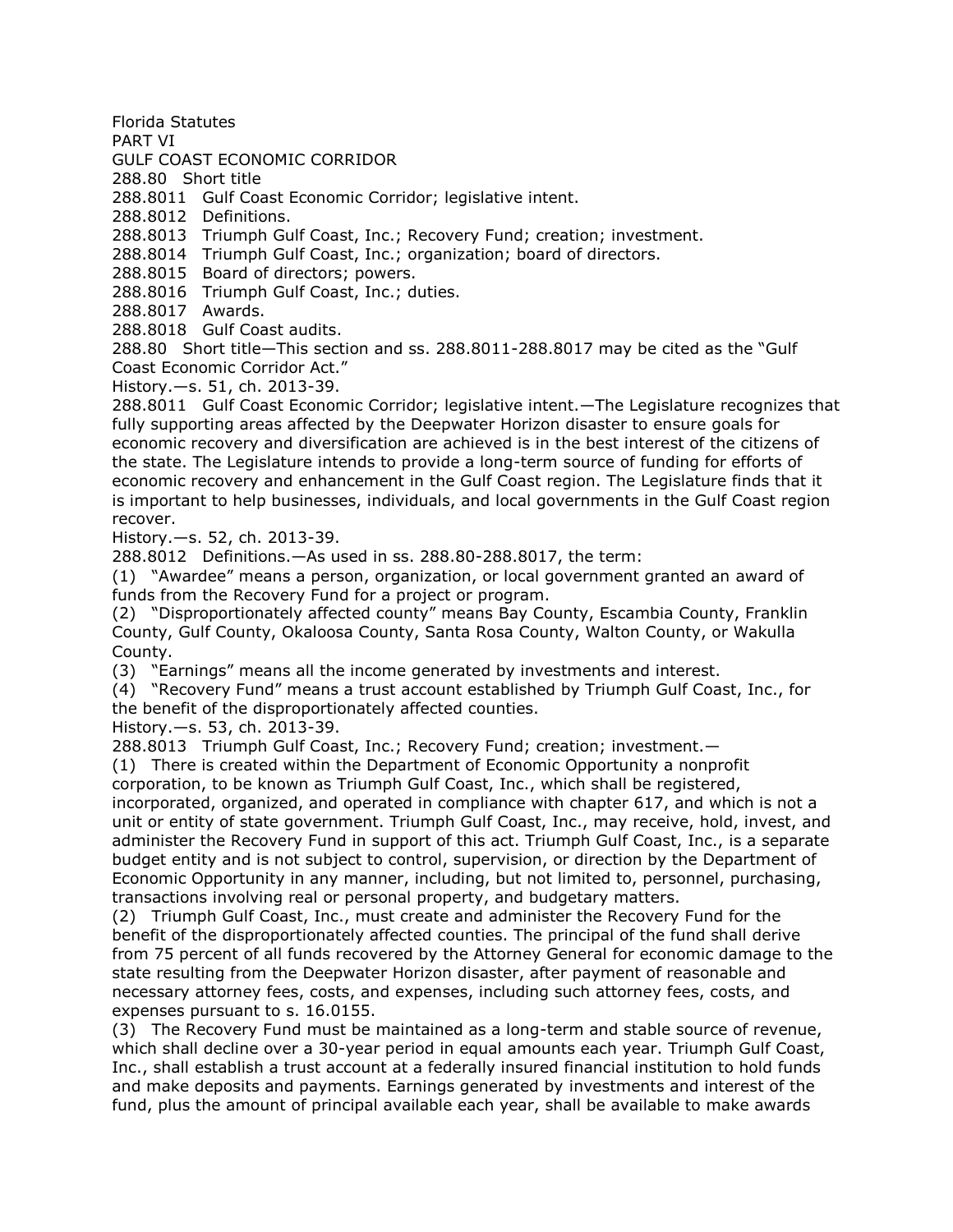pursuant to this act and pay administrative costs. Earnings shall be accounted for separately from principal funds set forth in subsection (2). Administrative costs are limited to 2.25 percent of the earnings in a calendar year. Administrative costs include payment of investment fees, travel and per diem expenses of board members, audits, salary or other costs for employed or contracted staff, including required staff under s. 288.8014(9), and other allowable costs. Any funds remaining in the Recovery Fund after 30 years shall revert to the State Treasury.

(4) Triumph Gulf Coast, Inc., shall invest and reinvest the principal of the Recovery Fund in accordance with s. 617.2104, in such a manner not to subject the funds to state or federal taxes, and consistent with an investment policy statement adopted by the corporation.

(a) The board of directors shall formulate an investment policy governing the investment of the principal of the Recovery Fund. The policy shall pertain to the types, kinds, or nature of investment of any of the funds, and any limitations, conditions or restrictions upon the methods, practices, or procedures for investment, reinvestments, purchases, sales, or exchange transactions, provided such policies shall not conflict with nor be in derogation of any state constitutional provision or law. The policy shall be formulated with the advice of the financial advisor in consultation with the State Board of Administration.

(b) Triumph Gulf Coast, Inc., must competitively procure one or more money managers, under the advice of the financial advisor in consultation with the State Board of Administration, to invest the principal of the Recovery Fund. The applicant manager or managers may not include representatives from the financial institution housing the trust account for the Recovery Fund. The applicant manager or managers must present a plan to invest the Recovery Fund to maximize earnings while prioritizing the preservation of Recovery Fund principal. Any agreement with a money manager must be reviewed by Triumph Gulf Coast, Inc., for continuance at least every 5 years. Plans should include investment in technology and growth businesses domiciled in, or that will be domiciled in, this state or businesses whose principal address is in this state.

(c) Costs and fees for investment services shall be deducted from the earnings as administrative costs. Fees for investment services shall be no greater than 150 basis points. (d) Annually, Triumph Gulf Coast, Inc., shall cause an audit to be conducted of the investment of the Recovery Fund by the independent certified public accountant retained in s. 288.8014. The expense of such audit shall be paid from earnings for administrative purposes.

(5) Triumph Gulf Coast, Inc., shall report on June 30 and December 30 each year to the Governor, the President of the Senate, and the Speaker of the House of Representatives on the financial status of the Recovery Fund and its investments, the established priorities, the project and program selection process, including a list of all submitted projects and reasons for approval or denial, and the status of all approved awards.

 $\frac{1}{6}$  $\frac{1}{6}$  $\frac{1}{6}$  The Auditor General shall conduct an operational audit of the Recovery Fund and Triumph Gulf Coast, Inc., annually. Triumph Gulf Coast, Inc., shall provide to the Auditor General any detail or supplemental data required.

History.—s. 54, ch. 2013-39; s. 7, ch. 2014-218.

 $1$ Note.  $-$  Section 56, ch. 2014-218, provides that:

"(1) The executive director of the Department of Economic Opportunity is authorized, and all conditions are deemed to be met, to adopt emergency rules pursuant to ss. 120.536(1) and 120.54(4), Florida Statutes, for the purpose of implementing this act.

"(2) Notwithstanding any other provision of law, the emergency rules adopted pursuant to subsection (1) remain in effect for 6 months after adoption and may be renewed during the pendency of procedures to adopt permanent rules addressing the subject of the emergency rules.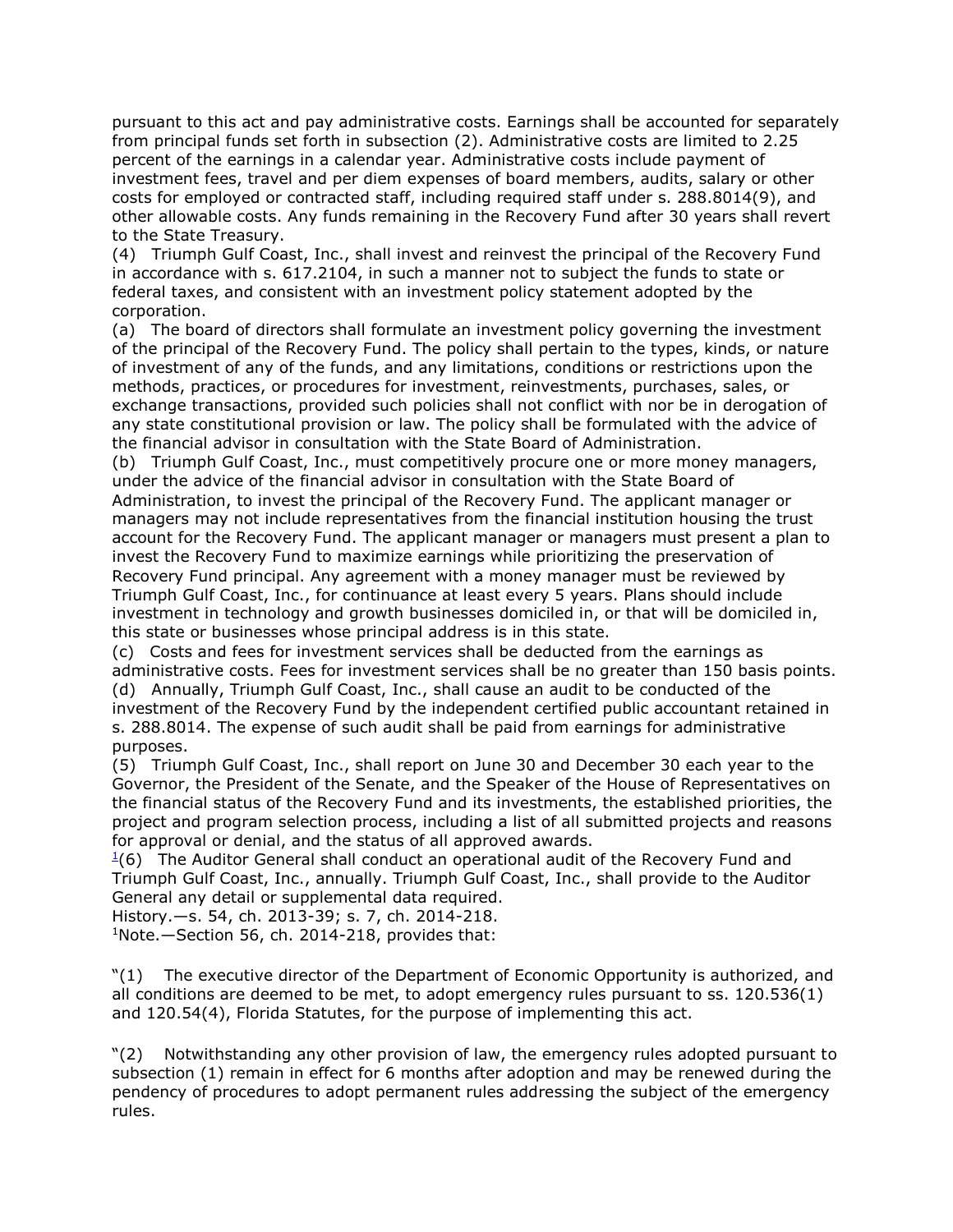"(3) This section shall expire October 1, 2015."

288.8014 Triumph Gulf Coast, Inc.; organization; board of directors.— (1) Triumph Gulf Coast, Inc., is subject to the provisions of chapter 119 relating to public records and those provisions of chapter 286 relating to public meetings and records. (2) Triumph Gulf Coast, Inc., shall be governed by a 5-member board of directors. Each of the Trustees of the State Board of Administration, the President of the Senate, and the Speaker of the House of Representatives shall each appoint one member from the private sector. The board of directors shall annually elect a chairperson from among the board's members. The chairperson may be removed by a majority vote of the members. His or her successor shall be elected to serve for the balance of the removed chairperson's term. The chairperson is responsible to ensure records are kept of the proceedings of the board of directors and is the custodian of all books, documents, and papers filed with the board; the minutes of meetings of the board; and the official seal of Triumph Gulf Coast, Inc.  $\frac{1}{2}$  $\frac{1}{2}$  $\frac{1}{2}$ (3) Notwithstanding s. 20.052(4)(c), each initial appointment to the board of directors by the Board of Trustees of the State Board of Administration shall serve for a term that ends 4 years after the Legislature appropriates funds to the Recovery Fund. To achieve staggered terms among the members of the board, each initial appointment to the board of directors by the President of the Senate and the Speaker of the House of Representatives shall serve for a term that ends 5 years after the Legislature appropriates funds to the Recovery Fund. Thereafter, each member of the board of directors shall serve for a term of 4 years. A member is not eligible for reappointment to the board, except, however, any member appointed to fill a vacancy for a term of 2 years or less may be reappointed for an additional term of 4 years. The initial appointments to the board must be made by November 15, 2013. Vacancies on the board of directors shall be filled by the officer who originally appointed the member. A vacancy that occurs before the scheduled expiration of the term of the member shall be filled for the remainder of the unexpired term. (4) The Legislature determines that it is in the public interest for the members of the board of directors to be subject to the requirements of ss. 112.313, 112.3135, and 112.3143, notwithstanding the fact that the board members are not public officers or employees. For purposes of those sections, the board members shall be considered to be public officers or employees. In addition to the postemployment restrictions of s. 112.313(9), a person

appointed to the board of directors must agree to refrain from having any direct interest in any contract, franchise, privilege, project, program, or other benefit arising from an award by Triumph Gulf Coast, Inc., during the term of his or her appointment and for 2 years after the termination of such appointment. It is a misdemeanor of the first degree, punishable as provided in s. 775.082 or s. 775.083, for a person to accept appointment to the board of directors in violation of this subsection or to accept a direct interest in any contract, franchise, privilege, project, program, or other benefit granted by Triumph Gulf Coast, Inc., to an awardee within 2 years after the termination of his or her service on the board. Further, each member of the board of directors who is not otherwise required to file financial disclosure under s. 8, Art. II of the State Constitution or s. 112.3144 shall file disclosure of financial interests under s. 112.3145.

(5) Each member of the board of directors shall serve without compensation, but shall receive travel and per diem expenses as provided in s. 112.061 while in the performance of his or her duties.

(6) Each member of the board of directors is accountable for the proper performance of the duties of office, and each member owes a fiduciary duty to the people of the state to ensure that awards provided are disbursed and used, and investments are made, as prescribed by law and contract. An appointed member of the board of directors may be removed by the officer that appointed the member for malfeasance, misfeasance, neglect of duty, incompetence, permanent inability to perform official duties, unexcused absence from three consecutive meetings of the board, arrest or indictment for a crime that is a felony or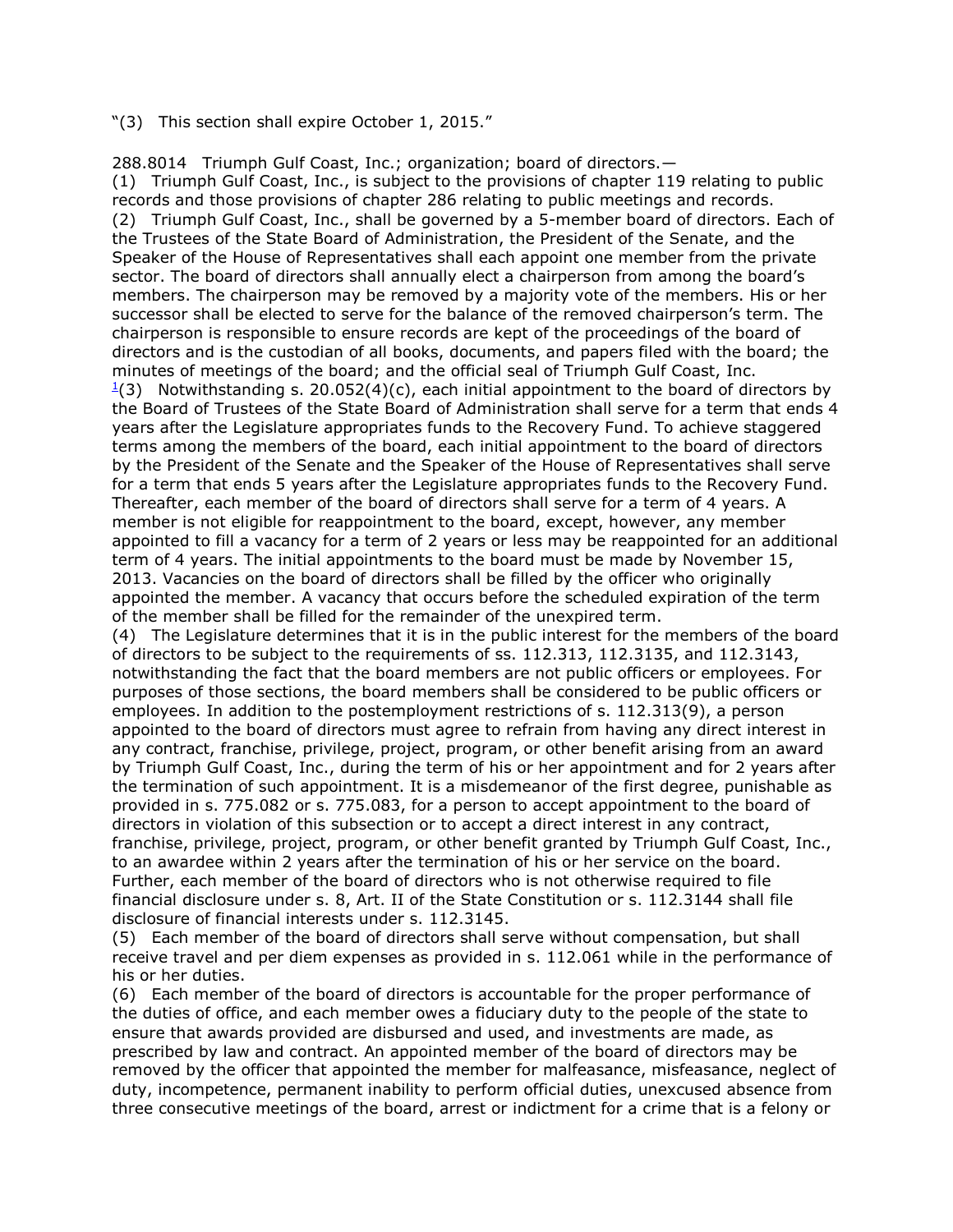a misdemeanor involving theft or a crime of dishonesty, or pleading nolo contendere to, or being found guilty of, any crime.

(7) The board of directors shall meet at least quarterly, upon the call of the chairperson or at the request of a majority of the membership, to review the Recovery Fund, establish and review priorities for economic recovery in disproportionately affected counties, and determine use of the earnings available. A majority of the members of the board of directors constitutes a quorum. Members may not vote by proxy.

(8) The executive director of the Department of Economic Opportunity, or his or her designee, the secretary of the Department of Environmental Protection, or his or her designee, and the chair of the Committee of 8 Disproportionally Affected Counties, or his or her designee, shall be available to consult with the board of directors and may be requested to attend meetings of the board of directors. These individuals shall not be permitted to vote on any matter before the board.

 $(9)^{\underline{1}}$  $(9)^{\underline{1}}$  $(9)^{\underline{1}}$ (a) Triumph Gulf Coast, Inc., is permitted to hire or contract for all staff necessary to the proper execution of its powers and duties to implement this act. The corporation is required to retain:

1. An independent certified public accountant licensed in this state pursuant to chapter 473 to inspect the records of and to annually audit the expenditure of the earnings and available principal disbursed by Triumph Gulf Coast, Inc.

2. An independent financial advisor to assist Triumph Gulf Coast, Inc., in the development and implementation of a strategic plan consistent with the requirements of this act.

3. An economic advisor who will assist in the award process, including the development of priorities, allocation decisions, and the application and process; will assist the board in determining eligibility of award applications and the evaluation and scoring of applications; and will assist in the development of award documentation.

4. A legal advisor with expertise in not-for-profit investing and contracting and who is a member of The Florida Bar to assist with contracting and carrying out the intent of this act. (b) Triumph Gulf Coast, Inc., shall require all employees of the corporation to comply with the code of ethics for public employees under part III of chapter 112. Retained staff under paragraph (a) must agree to refrain from having any direct interest in any contract, franchise, privilege, project, program, or other benefit arising from an award by Triumph Gulf Coast, Inc., during the term of his or her appointment and for 2 years after the termination of such appointment.

(c) Retained staff under paragraph (a) shall be available to consult with the board of directors and shall attend meetings of the board of directors. These individuals shall not be permitted to vote on any matter before the board.

History.—s. 55, ch. 2013-39; s. 8, ch. 2014-218.

<sup>1</sup>Note.—Section 56, ch. 2014-218, provides that:

"(1) The executive director of the Department of Economic Opportunity is authorized, and all conditions are deemed to be met, to adopt emergency rules pursuant to ss. 120.536(1) and 120.54(4), Florida Statutes, for the purpose of implementing this act.

"(2) Notwithstanding any other provision of law, the emergency rules adopted pursuant to subsection (1) remain in effect for 6 months after adoption and may be renewed during the pendency of procedures to adopt permanent rules addressing the subject of the emergency rules.

"(3) This section shall expire October 1, 2015."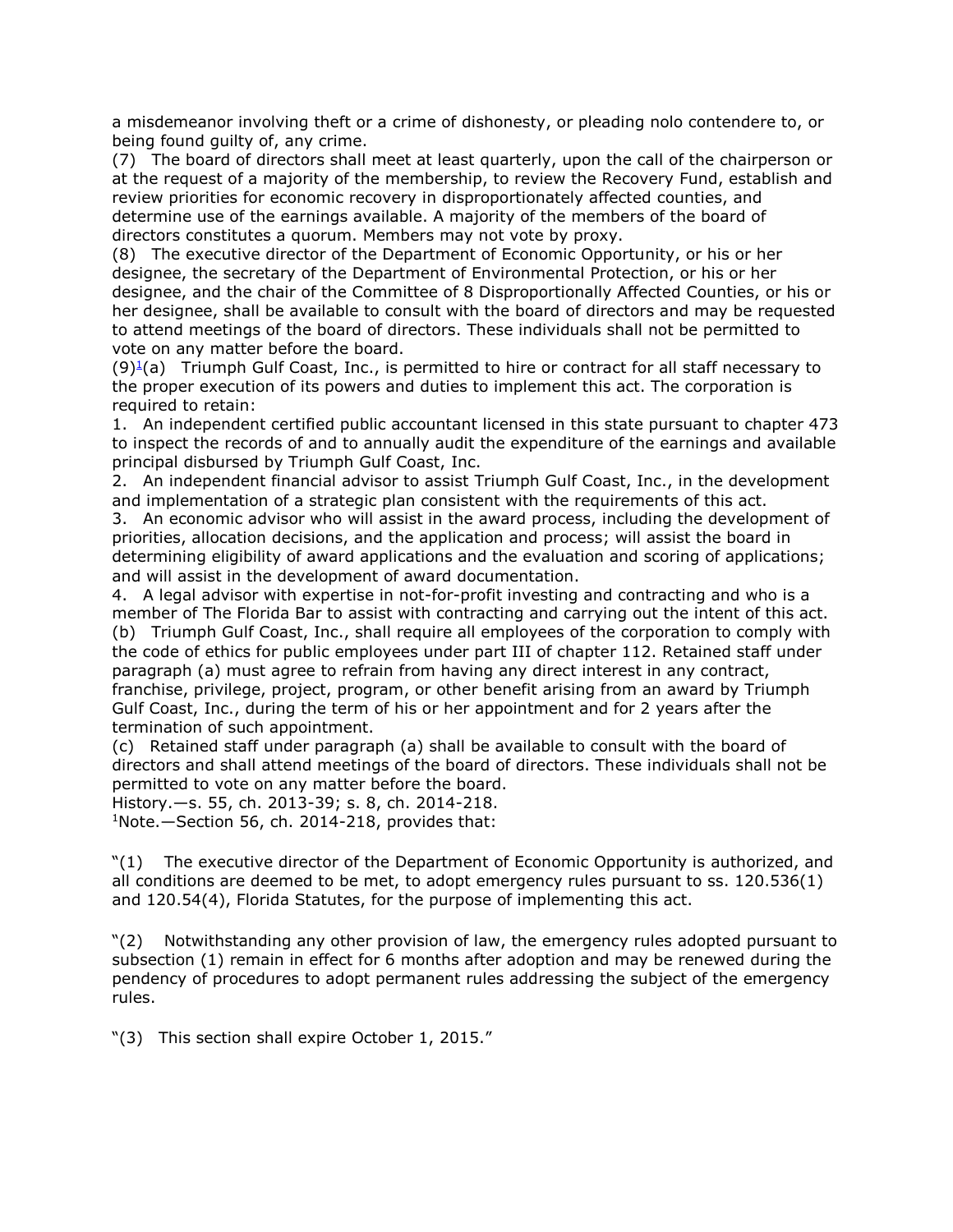288.8015 Board of directors; powers.—In addition to the powers and duties prescribed in chapter 617 and the articles and bylaws adopted in compliance with that chapter, the board of directors may:

(1) Make and enter into contracts and other instruments necessary or convenient for the exercise of its powers and functions.

(2) Make expenditures including any necessary administrative expenditure from earnings consistent with its powers.

(3) Adopt, use, and alter a common corporate seal. Notwithstanding any provision of chapter 617 to the contrary, this seal is not required to contain the words "corporation not for profit."

(4) Adopt, amend, and repeal bylaws, not inconsistent with the powers granted to it or the articles of incorporation, for the administration of the activities of Triumph Gulf Coast, Inc., and the exercise of its corporate powers.

(5) Use the state seal, notwithstanding the provisions of s. 15.03, when appropriate, for standard corporate identity applications. Use of the state seal is not intended to replace use of a corporate seal as provided in this section.

Under no circumstances may the credit of the State of Florida be pledged on behalf of Triumph Gulf Coast, Inc.

History.—s. 56, ch. 2013-39.

288.8016 Triumph Gulf Coast, Inc.; duties.—Triumph Gulf Coast, Inc., shall have the following duties:

(1) Manage responsibly and prudently all funds received, and ensure that the use of such funds is in accordance with all applicable laws, bylaws, or contractual requirements.

(2) Administer the program created under this act.

(3) Monitor, review, and annually evaluate awardees and their projects or programs to determine whether an award should be continued, terminated, reduced, or increased.

(4) Operate in a transparent manner, providing public access to information, notice of meetings, awards, and the status of projects and programs. To this end, Triumph Gulf Coast, Inc., shall maintain a website that provides public access to this information. History.—s. 57, ch. 2013-39.

288.8017 Awards.—

(1) Triumph Gulf Coast, Inc., shall make awards from available earnings and principal derived under s. 288.8013(2) to projects or programs that meet the priorities for economic recovery, diversification, and enhancement of the disproportionately affected counties, notwithstanding s. 377.43. Awards may be provided for:

(a) Ad valorem tax reduction within disproportionately affected counties;

(b) Payment of impact fees adopted pursuant to s. 163.31801 and imposed within disproportionately affected counties;

(c) Administrative funding for economic development organizations located within the disproportionately affected counties;

(d) Local match requirements of ss. 288.0655, 288.0659, 288.1045, and 288.106 for projects in the disproportionately affected counties;

(e) Economic development projects in the disproportionately affected counties;

(f) Infrastructure projects that are shown to enhance economic development in the disproportionately affected counties;

(g) Grants to local governments in the disproportionately affected counties to establish and maintain equipment and trained personnel for local action plans of response to respond to disasters, such as plans created for the Coastal Impacts Assistance Program;

(h) Grants to support programs of excellence that prepare students for future occupations and careers at K-20 institutions that have home campuses in the disproportionately affected counties. Eligible programs include those that increase students' technology skills and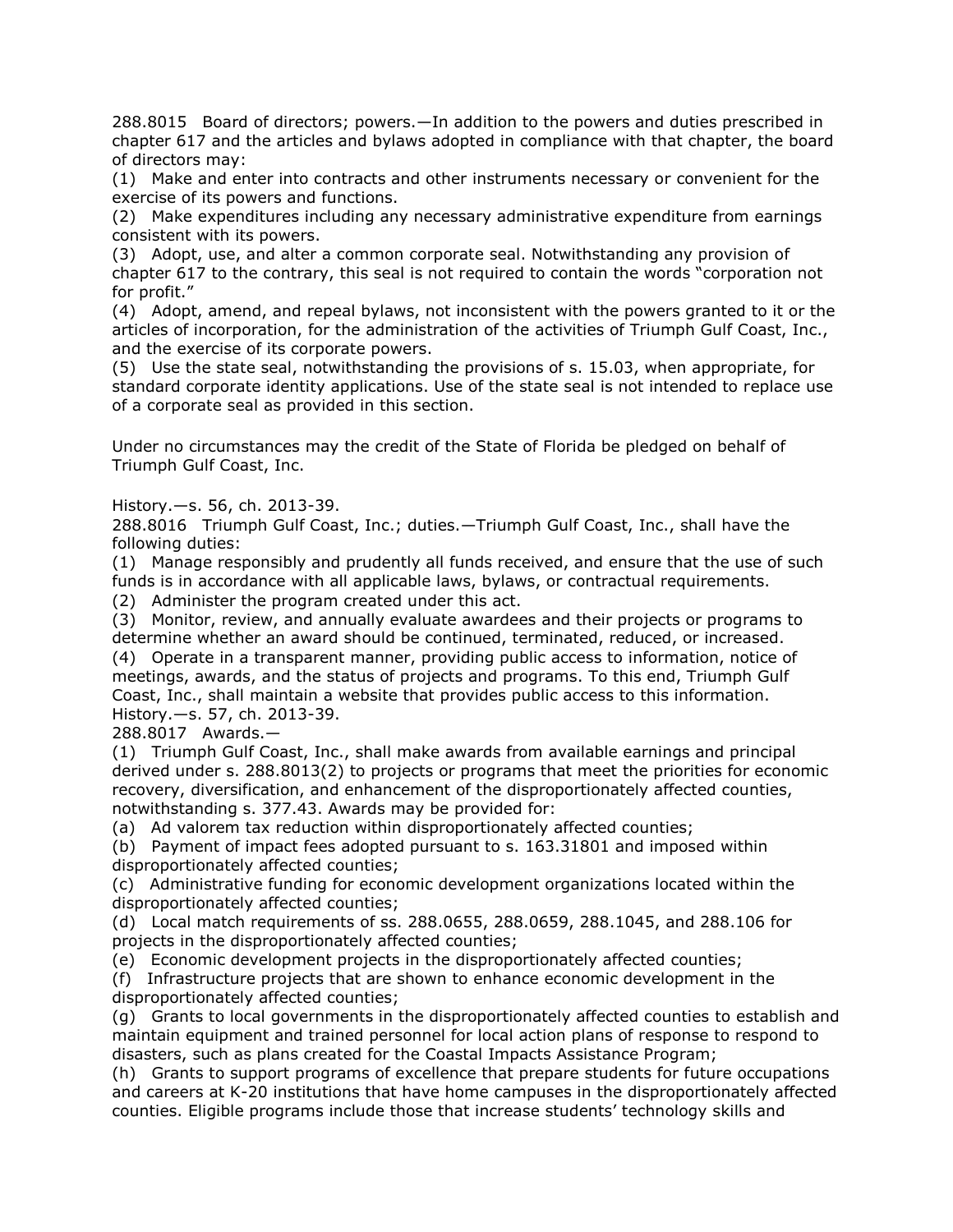knowledge; encourage industry certifications; provide rigorous, alternative pathways for students to meet high school graduation requirements; strengthen career readiness initiatives; fund high-demand programs of emphasis at the bachelor's and master's level designated by the Board of Governors; and, similar to or the same as talent retention programs created by the Chancellor of the State University System and the Commission of Education, encourage students with interest or aptitude for science, technology, engineering, mathematics, and medical disciplines to pursue postsecondary education at a

state university within the disproportionately affected counties; and (i) Grants to the tourism entity created under s. 288.1226 for the purpose of advertising and promoting tourism, Fresh From Florida, or related content on behalf of one or all of the

disproportionately affected counties.

(2) Triumph Gulf Coast, Inc., shall establish an application procedure for awards and a scoring process for the selection of projects and programs that have the potential to generate increased economic activity in the disproportionately affected counties, giving priority to projects and programs that:

(a) Generate maximum estimated economic benefits, based on tools and models not generally employed by economic input-output analyses, including cost-benefit, return-oninvestment, or dynamic scoring techniques to determine how the long-term economic growth potential of the disproportionately affected counties may be enhanced by the investment.

(b) Increase household income in the disproportionately affected counties above national average household income.

(c) Expand high growth industries or establish new high growth industries in the region.

1. Industries that are supported must have strong growth potential in the disproportionately affected counties.

2. An industry's growth potential is defined based on a detailed review of the current industry trends nationally and the necessary supporting asset base for that industry in the disproportionately affected counties region.

(d) Leverage or further enhance key regional assets, including educational institutions, research facilities, and military bases.

(e) Partner with local governments to provide funds, infrastructure, land, or other assistance for the project.

(f) Have investment commitments from private equity or private venture capital funds.

(g) Provide or encourage seed stage investments in start-up companies.

(h) Provide advice and technical assistance to companies on restructuring existing

management, operations, or production to attract advantageous business opportunities. (i) Benefit the environment in addition to the economy.

(j) Provide outcome measures for programs of excellence support, including terms of intent and metrics.

(k) Partner with K-20 educational institutions or school districts located within the disproportionately affected counties.

(l) Partner with convention and visitor bureaus, tourist development councils, or chambers of commerce located within the disproportionately affected counties.

(3) Triumph Gulf Coast, Inc., may make awards as applications are received or may establish application periods for selection. Awards may not be used to finance 100 percent of any project or program. Triumph Gulf Coast, Inc., may require a one-to-one privatesector match or higher for an award, if applicable and deemed prudent by the board of directors. An awardee may not receive all of the earnings or available principal in any given year.

(4) A contract executed by Triumph Gulf Coast, Inc., with an awardee must include provisions requiring a performance report on the contracted activities, must account for the proper use of funds provided under the contract, and must include provisions for recovery of awards in the event the award was based upon fraudulent information or the awardee is not